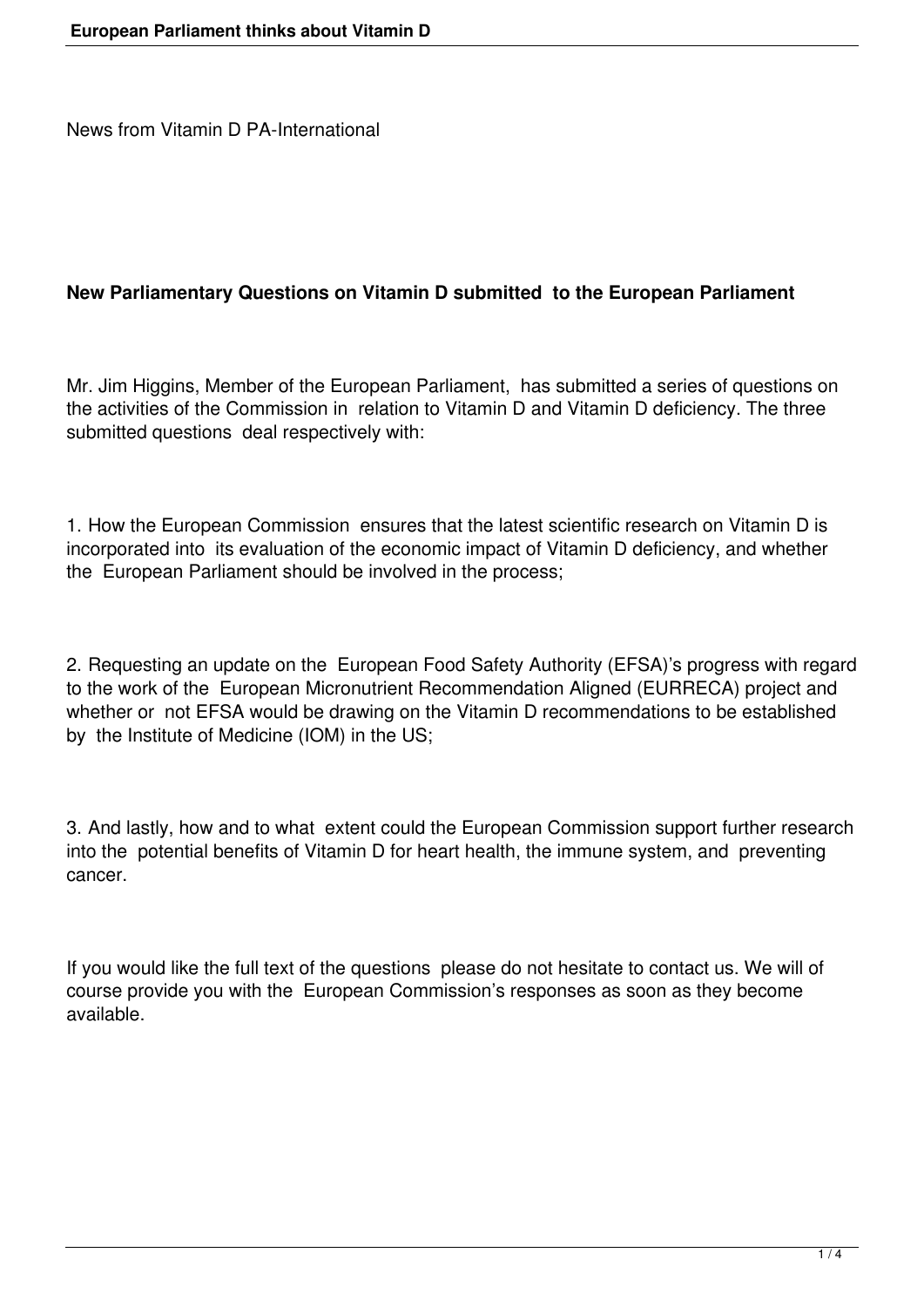## **Institute of Medicine Vitamin D Recommendations: an update**

The Institute of Medicine (IOM), the health arm of the US National Academy of Sciences, has since 2008 undertaken a study to update the dietary reference intake (DRI) levels for Vitamin D and calcium in the USA. The study will encompass adequacy of intake levels and determinants, "estimated average requirements" and tolerable upper limits. The responsible committee intends to assess within 24 months of its establishment, and envisages that its recommendations will be released in a report in October or November 2010. EFSA is currently also undertaking a review of daily reference values for micronutrients, but it is not currently known when the results of this review will be finalised and released.

## **New Vitamin D recommendations**

In the September issue of the journal *Experimental Biology and Medicine*, Anthony Norman, a professor emeritus of biochemistry and biomedical sciences at the University of California, Riverside, and Professor Dr. Roger Bouillon of the Katholieke Universiteit Leuven, have argued that the current state of research into Vitamin D deficiency and the prevalence of Vitamin D deficiency in populations in North America and Western Europe have led them to recommend higher daily intakes of Vitamin D. Thus, worldwide vitamin D nutritional policy is now at a crossroads. According to the authors, if the daily Vitamin D dietary intake was increased from its current recommended levels to 2000 International Units (IUs), it "could favourably impact the disease states associated with vitamin D deficiency, such as autoimmune diseases (multiple sclerosis), type-1 diabetes (especially perinatal vitamin D status), tuberculosis ... 28 metabolic syndrome, cardiovascular risk factors and most cancers".

**Upcoming Events**